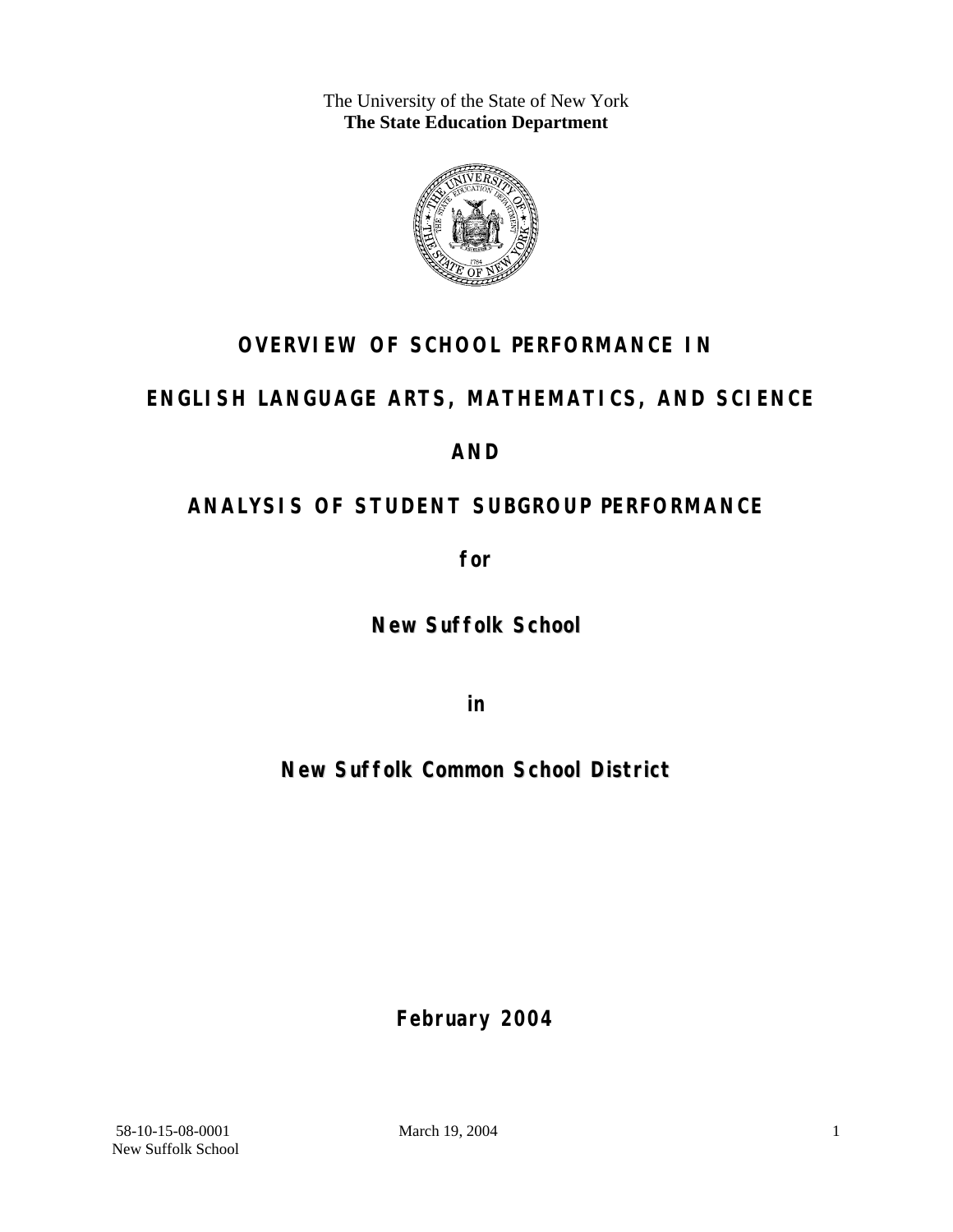#### **THE UNIVERSITY OF THE STATE OF NEW YORK**

#### **Regents of The University**

| Tonawanda             |
|-----------------------|
| <b>Hollis</b>         |
| Staten Island         |
| New Rochelle          |
| Peru                  |
| Huntington            |
| <b>North Syracuse</b> |
| New York              |
| <b>Belle Harbor</b>   |
| <b>Buffalo</b>        |
| Hartsdale             |
| Albany                |
| <b>Bronx</b>          |
| New York              |
| <b>Binghamton</b>     |
| Rochester             |

#### **President of The University and Commissioner of Education**

RICHARD P. MILLS

**Deputy Commissioner for Elementary, Middle, Secondary and Continuing Education**  JAMES A. KADAMUS

#### **Coordinator, School Operations and Management Services**

CHARLES SZUBERLA

#### **Coordinator, Information and Reporting Services**

MARTHA P. MUSSER

The State Education Department does not discriminate on the basis of age, color, religion, creed, disability, marital status, veteran status, national origin, race, gender, genetic predisposition or carrier status, or sexual orientation in its educational programs, services and activities. Portions of this publication can be made available in a variety of formats, including braille, large print or audio tape, upon request. Inquiries concerning this policy of nondiscrimination should be directed to the Department's Office for Diversity, Ethics, and Access, Room 530, Education Building, Albany, NY 12234. **Requests for additional copies of this publication may be made by contacting the Publications Sales Desk, Room 309, Education Building, Albany, NY 12234.** 

Please address all correspondence about this report that is not related to data corrections to:

*School Report Card Coordinator Information and Reporting Services Team New York State Education Department Room 863 EBA 89 Washington Avenue Albany, NY 12234*  E-mail: *RPTCARD@mail.nysed.gov*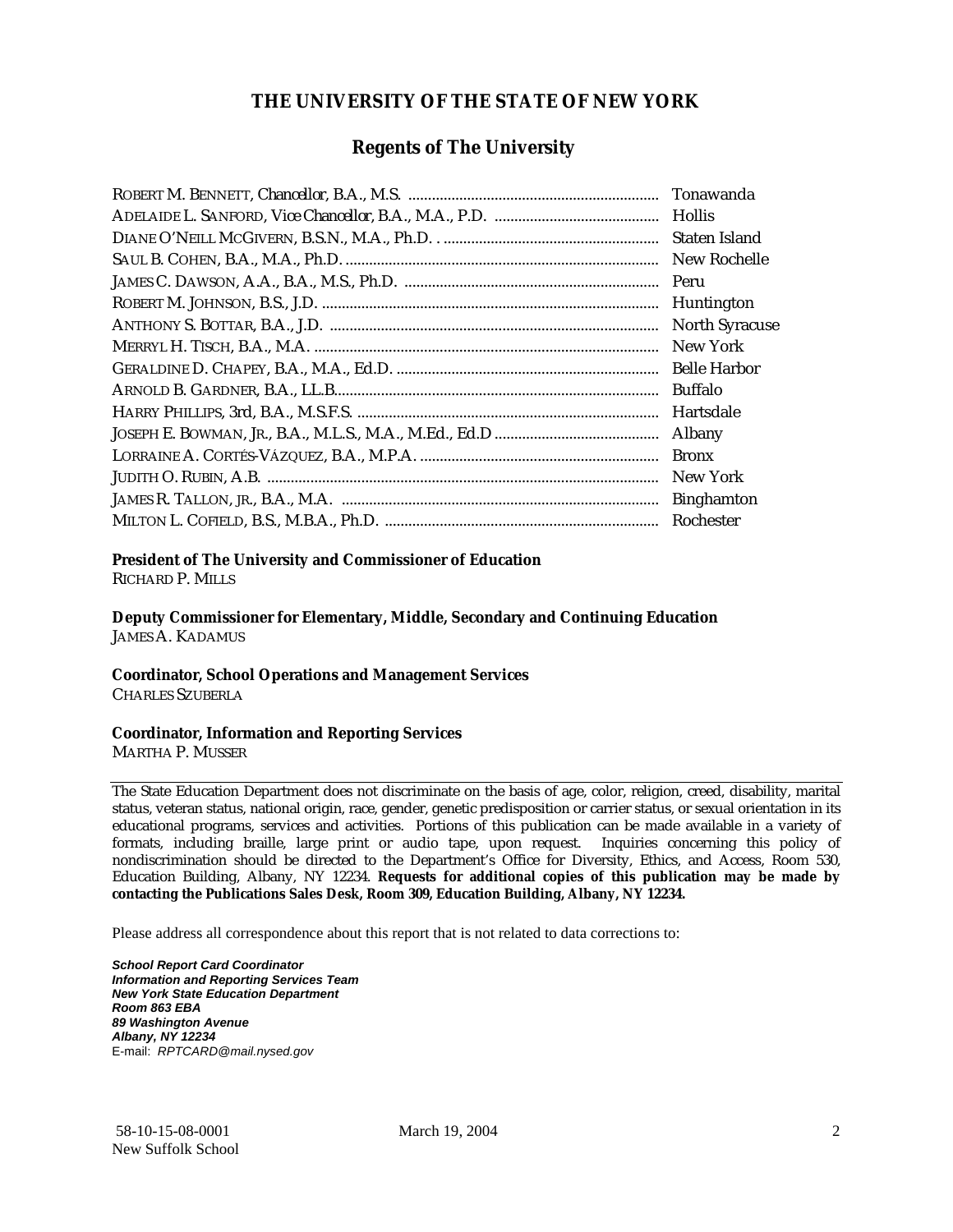The *New York State School Report Card* is an important part of the Board of Regents effort to raise learning standards for all students. It provides information to the public on student performance and other measures of school and district performance. Knowledge gained from the school report card on a school's strengths and weaknesses can be used to improve instruction and services to students.

The *New York State School Report Card* consists of three parts: the *Overview of School Performance in English Language Arts, Mathematics, and Science and Analysis of Student Subgroup Performance,* the *Comprehensive Information Report,* and the *School Accountability Report*. The *Overview and Analysis* presents performance data on measures required by the federal No Child Left Behind Act: English, mathematics, science, and graduation rate. Performance data on other State assessments can be found in the *Comprehensive Information Report*. The *School Accountability Report* provides information as to whether a school is making adequate progress toward enabling all students to achieve proficiency in English and mathematics.

State assessments are designed to help ensure that all students reach high learning standards. They show whether students are getting the foundation knowledge they need to succeed at the elementary, middle, and commencement levels and beyond. The State requires that students who are not making appropriate progress toward the standards receive academic intervention services.

In the *Overview*, performance on the elementary- and middle-level assessments in English language arts and mathematics and on the middle-level science test is reported in terms of mean scores and the percentage of students scoring at each of the four levels. These levels indicate performance on the standards from seriously deficient to advanced proficiency. Performance on the elementary-level science test is reported in terms of mean scores and the percentage of students making appropriate progress. Regents examination scores are reported in four score ranges. Scores of 65 to 100 are passing; scores of 55 to 64 earn credit toward a local diploma (with the approval of the local board of education). Though each elementary- and middle-level assessment is administered to students in a specific grade, secondary-level assessments are taken by students when they complete the coursework for the core curriculum. Therefore, the performance of students at the secondary level is measured for a student cohort rather than a group of students at a particular grade level. Students are grouped in cohorts according to the year in which they first entered grade 9.

The assessment data in the *Overview and Analysis* are for all tested students in the school, including general-education students and students with disabilities. In the *Overview*, each school's performance is compared with that of schools similar in grade level, district resources, and student needs as indicated by income and limited English proficiency (LEP) status. Each district's performance is compared with that of all public schools statewide. In the *Analysis*, performance is disaggregated by race/ethnicity, disability status, gender, LEP status, income level, and migrant status.

Explanations of terms referred to or symbols used in this part of the school report card may be found in the glossary on the last page. Further information on the school report card may be found in the guide, *Understanding Your School Report Card: February 2004*, available on the Information and Reporting Services Web site at www.emsc.nysed.gov/irts.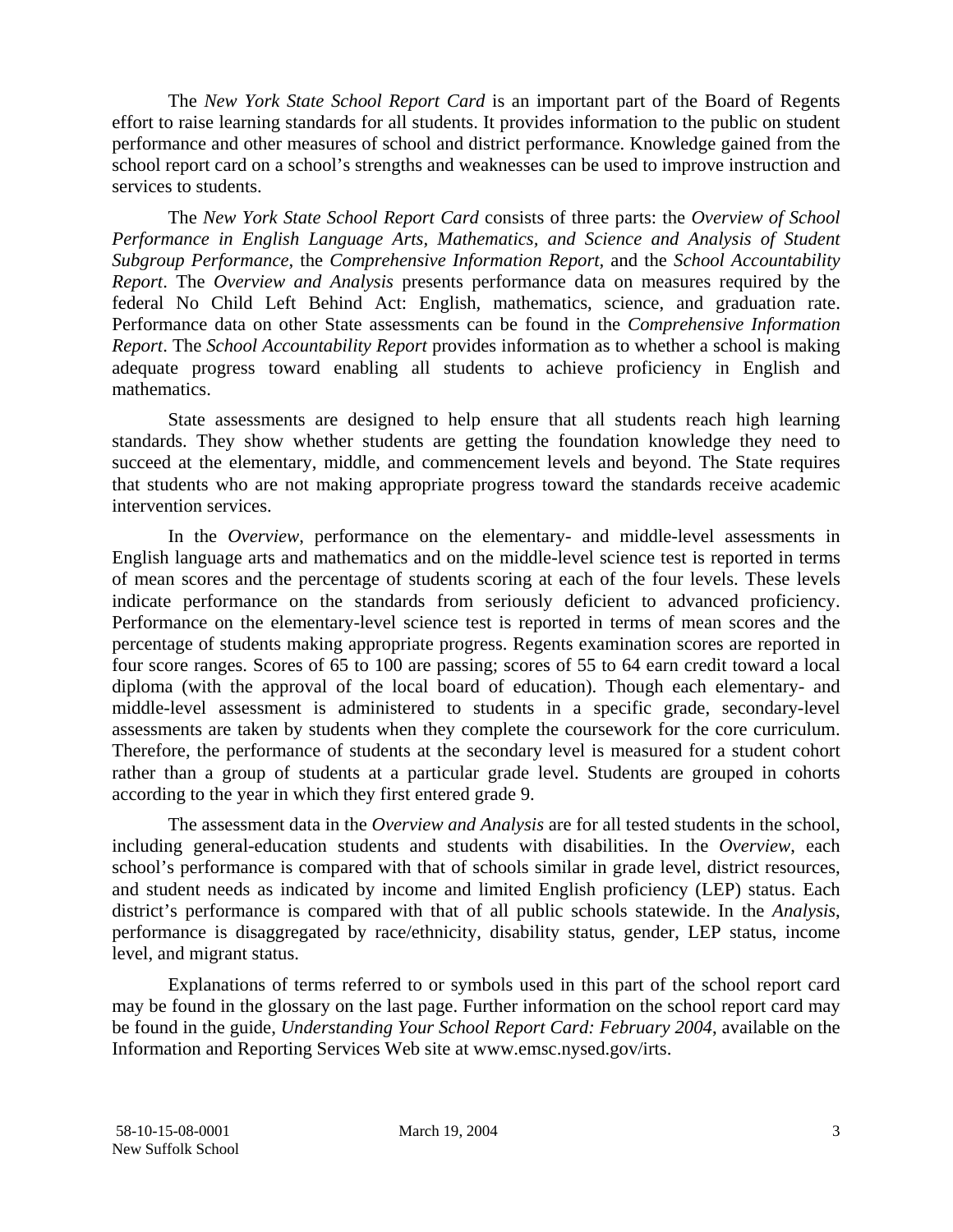# **Overview of School Performance in English Language Arts, Mathematics, and Science**

### **School Profile**

| Principal:<br>Martha Kennelly |             | Phone:<br>(631)734-6940   |
|-------------------------------|-------------|---------------------------|
| <b>Organization</b>           | Grade Range | <b>Student Enrollment</b> |
| $2002 - 03$                   | <b>PK-6</b> |                           |

|  | 2001–02 School District-wide Total Expenditure per Pupil | \$0 |
|--|----------------------------------------------------------|-----|
|--|----------------------------------------------------------|-----|

### **2002–03 Percentage of Core Classes Taught by Highly Qualified Teachers\***

| <b>Number of Core</b><br><b>Classes</b> | <b>Percent Taught</b><br>by Highly<br>Qualified |
|-----------------------------------------|-------------------------------------------------|
|                                         | <b>Teachers</b>                                 |
|                                         | 100%                                            |
|                                         |                                                 |

\*For the 2002-03 school year, SED is reporting that teachers of core classes are highly qualified if they are certified to teach those classes. However, No Child Left Behind (NCLB) imposes requirements beyond certification for some teachers to be considered highly qualified. In future years, when New York State uses the NCLB criteria for reporting, certified teachers must fulfill all NCLB requirements to be counted as highly qualified.

#### **2002–03 Percentage of Teachers with No Valid Teaching Certificate\***

| Number of<br><b>Teachers</b> | <b>Percent with No</b><br><b>Valid Teaching</b><br><b>Certificate</b> |
|------------------------------|-----------------------------------------------------------------------|
|                              | ሰ%                                                                    |

\*This count includes teachers with temporary licenses who do not have a valid permanent, provisional, or transitional teaching certificate.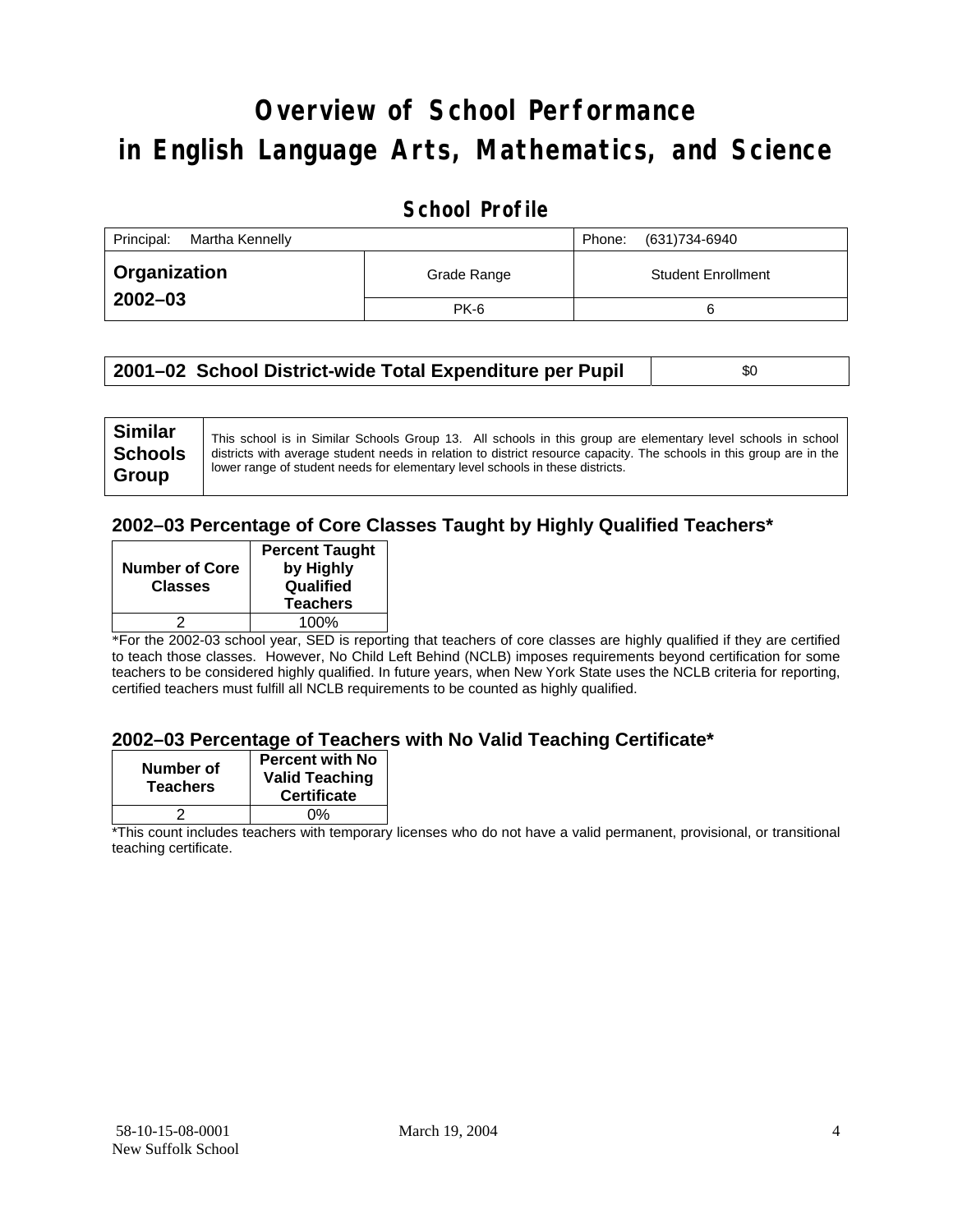English Language Arts



|                                      |                    | <b>Counts of Students Tested</b> |                    |                    |       |                   |
|--------------------------------------|--------------------|----------------------------------|--------------------|--------------------|-------|-------------------|
| Performance at<br><b>This School</b> | Level 1<br>455-602 | Level 2<br>603-644               | Level 3<br>645-691 | Level 4<br>692-800 | Total | <b>Mean Score</b> |
| Jan-Feb 2001                         |                    |                                  |                    | #                  |       |                   |
| Jan-Feb 2002                         |                    |                                  |                    | #                  |       |                   |
| Feb 2003                             | #                  |                                  |                    | #                  |       |                   |

|         | Elementary-Level English Language Arts Levels — Listening, Reading, and Writing Standards                     |  |  |  |
|---------|---------------------------------------------------------------------------------------------------------------|--|--|--|
| Level 4 | These students <b>exceed the standards</b> and are moving toward high performance on the Regents examination. |  |  |  |
| Level 3 | These students meet the standards and, with continued steady growth, should pass the Regents examination.     |  |  |  |
| Level 2 | These students <b>need extra help</b> to meet the standards and pass the Regents examination.                 |  |  |  |
| Level 1 | These students have serious academic deficiencies.                                                            |  |  |  |

**Performance of Limited English Proficient Students Taking the New York State English as a Second Language Achievement Test (NYSESLAT) as the Measure of English Language Arts Achievement**

| Grade 4 | <b>Number</b><br><b>Tested</b> | Level 1 | Level 2 | Level 3 | Level 4 |
|---------|--------------------------------|---------|---------|---------|---------|
| 2003    |                                |         |         |         |         |

**Performance of Students with Severe Disabilities on the New York State Alternate Assessment (NYSAA) in English** 

| <b>Elementary Level</b> | <b>Number</b><br>Tested | AA-Level 1 | AA-Level 2 | AA-Level 3 | AA-Level 4 |
|-------------------------|-------------------------|------------|------------|------------|------------|
| $2002 - 03$             |                         |            |            |            |            |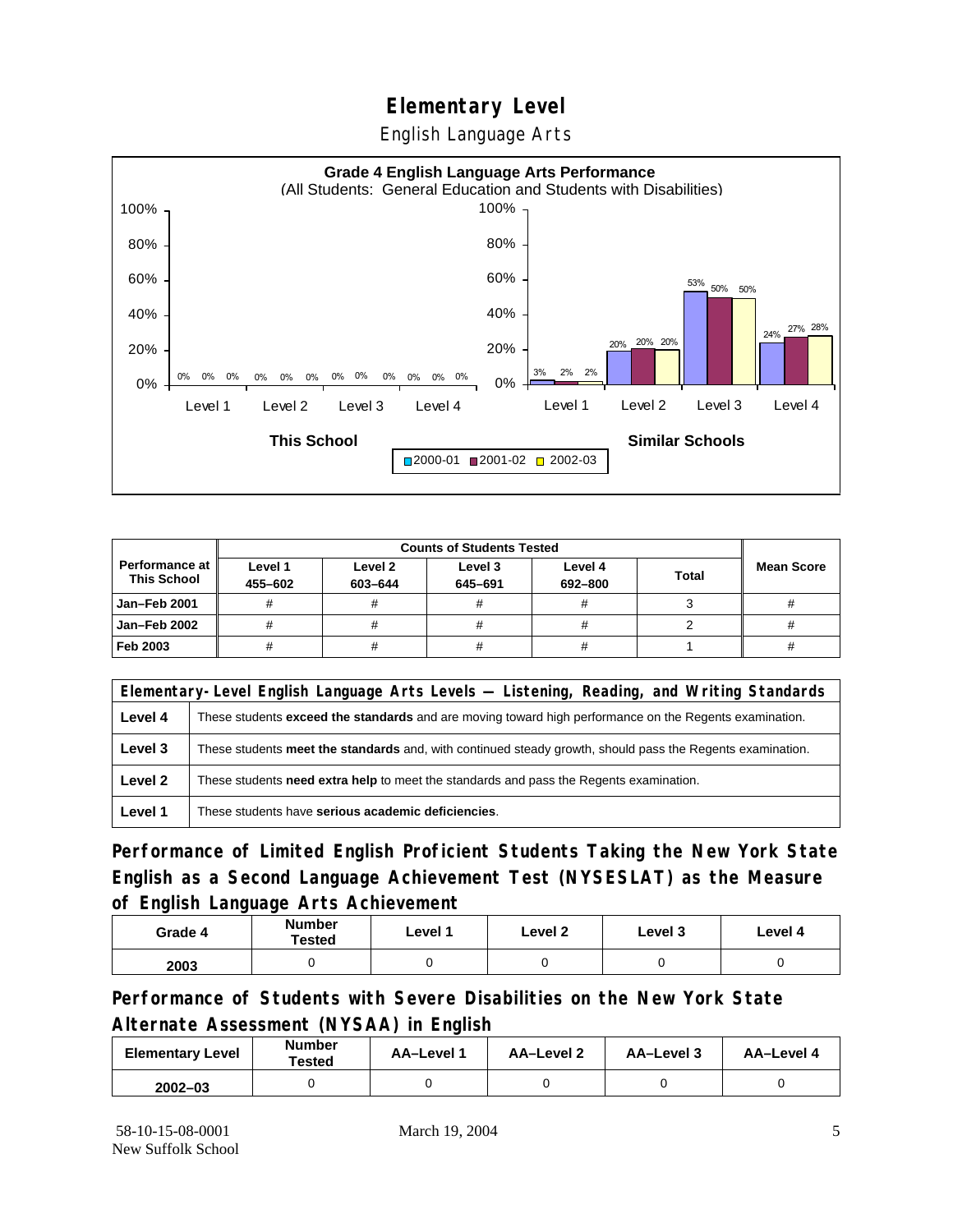### Mathematics



|                                        |                    | <b>Counts of Students Tested</b> |                    |                    |              |                   |
|----------------------------------------|--------------------|----------------------------------|--------------------|--------------------|--------------|-------------------|
| Performance at I<br><b>This School</b> | Level 1<br>448-601 | Level 2<br>602-636               | Level 3<br>637-677 | Level 4<br>678-810 | <b>Total</b> | <b>Mean Score</b> |
| May 2001                               | #                  |                                  |                    | #                  |              |                   |
| May 2002                               |                    |                                  |                    | #                  |              |                   |
| May 2003                               |                    |                                  |                    | #                  |              |                   |

|                                                     | Elementary-Level Mathematics Levels -                                                                         |  |  |
|-----------------------------------------------------|---------------------------------------------------------------------------------------------------------------|--|--|
| Knowledge, Reasoning, and Problem-Solving Standards |                                                                                                               |  |  |
| Level 4                                             | These students <b>exceed the standards</b> and are moving toward high performance on the Regents examination. |  |  |
| Level 3                                             | These students meet the standards and, with continued steady growth, should pass the Regents examination.     |  |  |
| Level 2                                             | These students <b>need extra help</b> to meet the standards and pass the Regents examination.                 |  |  |
| Level 1                                             | These students have serious academic deficiencies.                                                            |  |  |

### **Performance of Students with Severe Disabilities on the New York State Alternate Assessment (NYSAA) in Mathematics**

| <b>Elementary Level</b> | <b>Number</b><br>Tested | AA-Level 1 | AA-Level 2 | AA-Level 3 | AA-Level 4 |  |
|-------------------------|-------------------------|------------|------------|------------|------------|--|
| $2002 - 03$             |                         |            |            |            |            |  |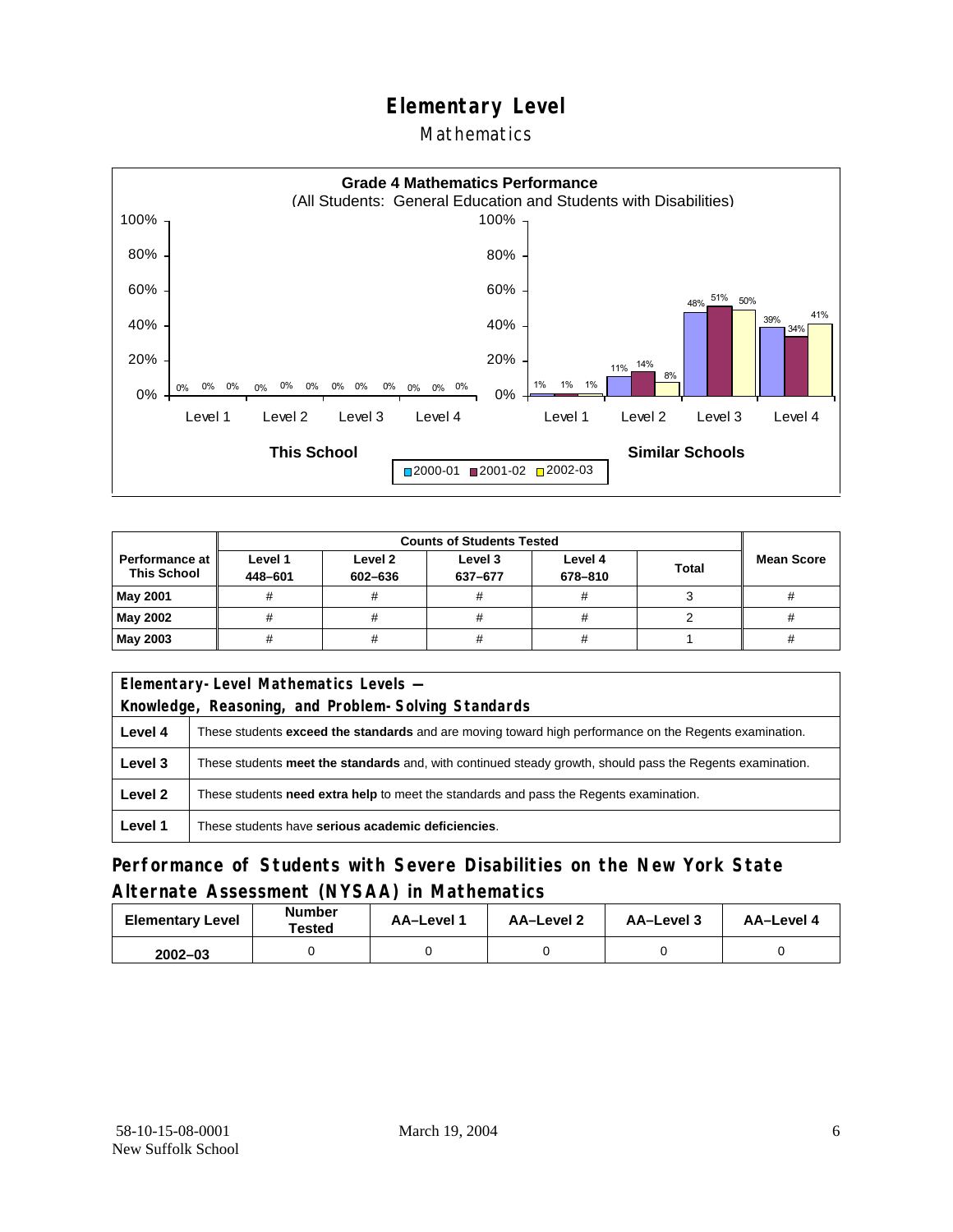Science Multiple-Choice



**All Students** 

|                 | Number Tested   Number Above SDL   Mean Score |  |
|-----------------|-----------------------------------------------|--|
| <b>May 2001</b> |                                               |  |
| <b>May 2002</b> |                                               |  |
| May 2003        |                                               |  |

| Grade 4 Science - Knowledge, Reasoning, and Problem-Solving Standards |                                                                                                                                                                                                                                          |  |  |  |  |  |
|-----------------------------------------------------------------------|------------------------------------------------------------------------------------------------------------------------------------------------------------------------------------------------------------------------------------------|--|--|--|--|--|
| <b>Multiple-Choice</b><br><b>Test Component</b>                       | This component contains 45 multiple-choice questions based upon the New York State Elementary<br>Science Syllabus and referenced to the New York State Learning Standards for Mathematics, Science<br>and Technology (Elementary Level). |  |  |  |  |  |
| <b>State Designated</b>                                               | Students who correctly answer fewer than 30 of the 45 questions of the multiple-choice test component                                                                                                                                    |  |  |  |  |  |
| Level (SDL)                                                           | must receive academic intervention services in the following term of instruction.                                                                                                                                                        |  |  |  |  |  |
| <b>School Mean</b>                                                    | For the multiple-choice test component, the mean score is the average number of correct answers for                                                                                                                                      |  |  |  |  |  |
| <b>Scores</b>                                                         | students tested. If all tested students answered all questions correctly, this score would be 45.                                                                                                                                        |  |  |  |  |  |

## **Elementary Level**

#### Science Performance Test

The elementary-level science test is composed of two sections, the multiple-choice section (described above) and the performance test. The performance test is not used to determine the need for academic intervention services or for accountability purposes because not all students are administered the same three tasks.

| <b>All Students</b>                       |  |   |  |  |  |  |  |  |  |
|-------------------------------------------|--|---|--|--|--|--|--|--|--|
| <b>Number Tested</b><br><b>Mean Score</b> |  |   |  |  |  |  |  |  |  |
| May 2001                                  |  | # |  |  |  |  |  |  |  |
| <b>May 2002</b>                           |  |   |  |  |  |  |  |  |  |
| <b>May 2003</b>                           |  |   |  |  |  |  |  |  |  |

### **Performance of Students with Severe Disabilities on the New York State Alternate Assessment (NYSAA) in Science**

| <b>Elementary Level</b> | <b>Number</b><br>Tested | AA-Level 1 | <b>AA-Level 2</b> | AA-Level 3 | AA-Level 4 |  |
|-------------------------|-------------------------|------------|-------------------|------------|------------|--|
| $2002 - 03$             |                         |            |                   |            |            |  |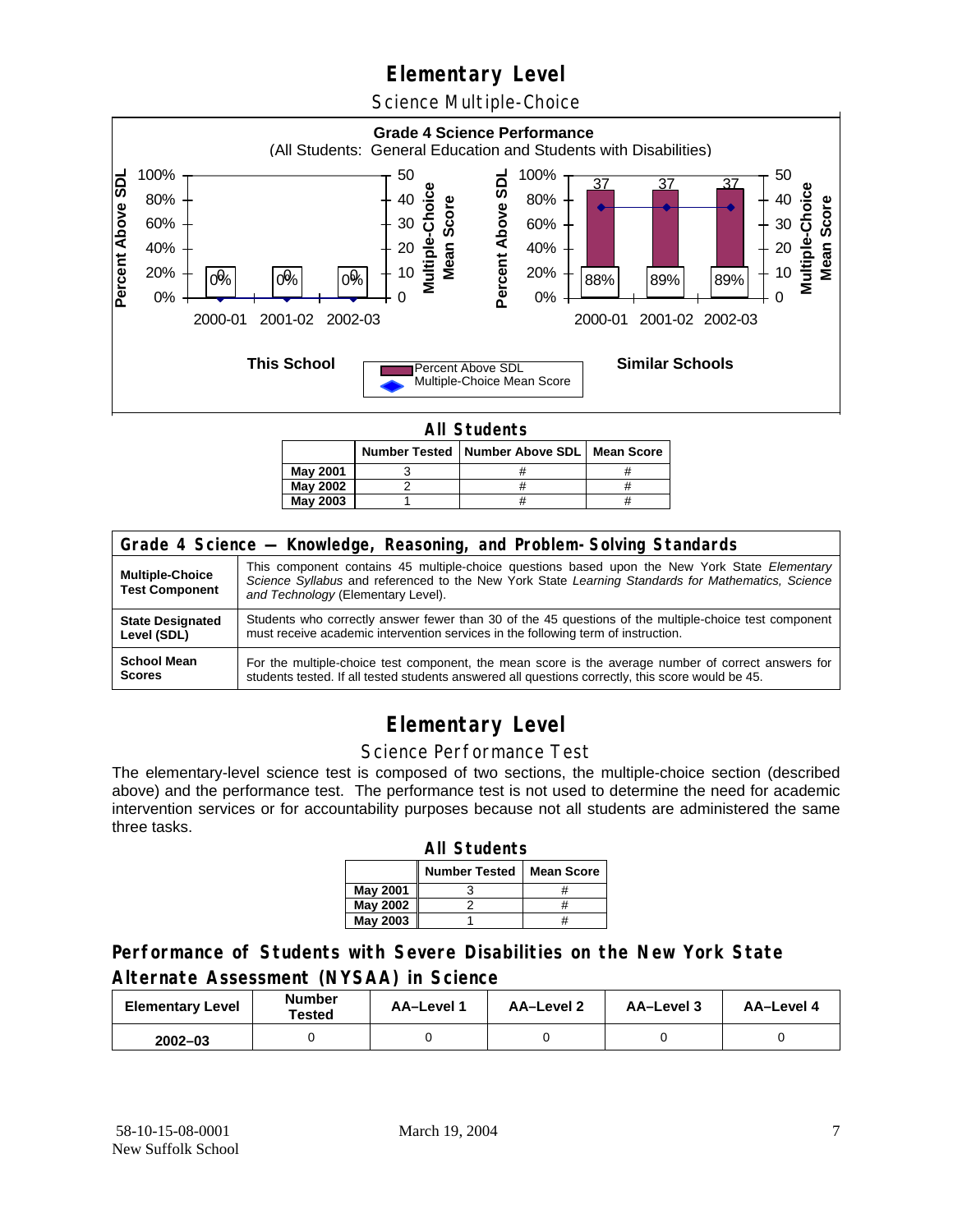# **Analysis of Student Subgroup Performance**

Historically, on State assessments the average performance of Black, Hispanic, and Native American students has been lower than that of White and Asian students. Similarly, students from lowincome families have not performed as well as those from higher income families. A high priority of the Board of Regents is to eliminate these gaps in student performance. In addition, Title I of the federal Elementary and Secondary Education Act includes explicit requirements "to ensure that students served by Title I are given the same opportunity to achieve to high standards and are held to the same high expectations as all students in each State."

This section of the school report card provides performance data for two years by racial/ethnic group, disability status, gender, English proficiency status, income level, and migrant status. The purpose of the student subgroup analyses is to determine if students who perform below the standards in any school tend to fall into particular groups, such as minority students, limited English proficient students, or economically disadvantaged students. If these analyses provide evidence that students in one of the groups achieve at a lower level than other students, the school and community should examine the reasons for this lower performance and make necessary changes in curriculum, instruction, and student support services to remedy these performance gaps. If your school did not report data for the 2002-03 school year for a subject and grade, a table showing data for subgroups in that subject and grade will not be included in the *Analysis*.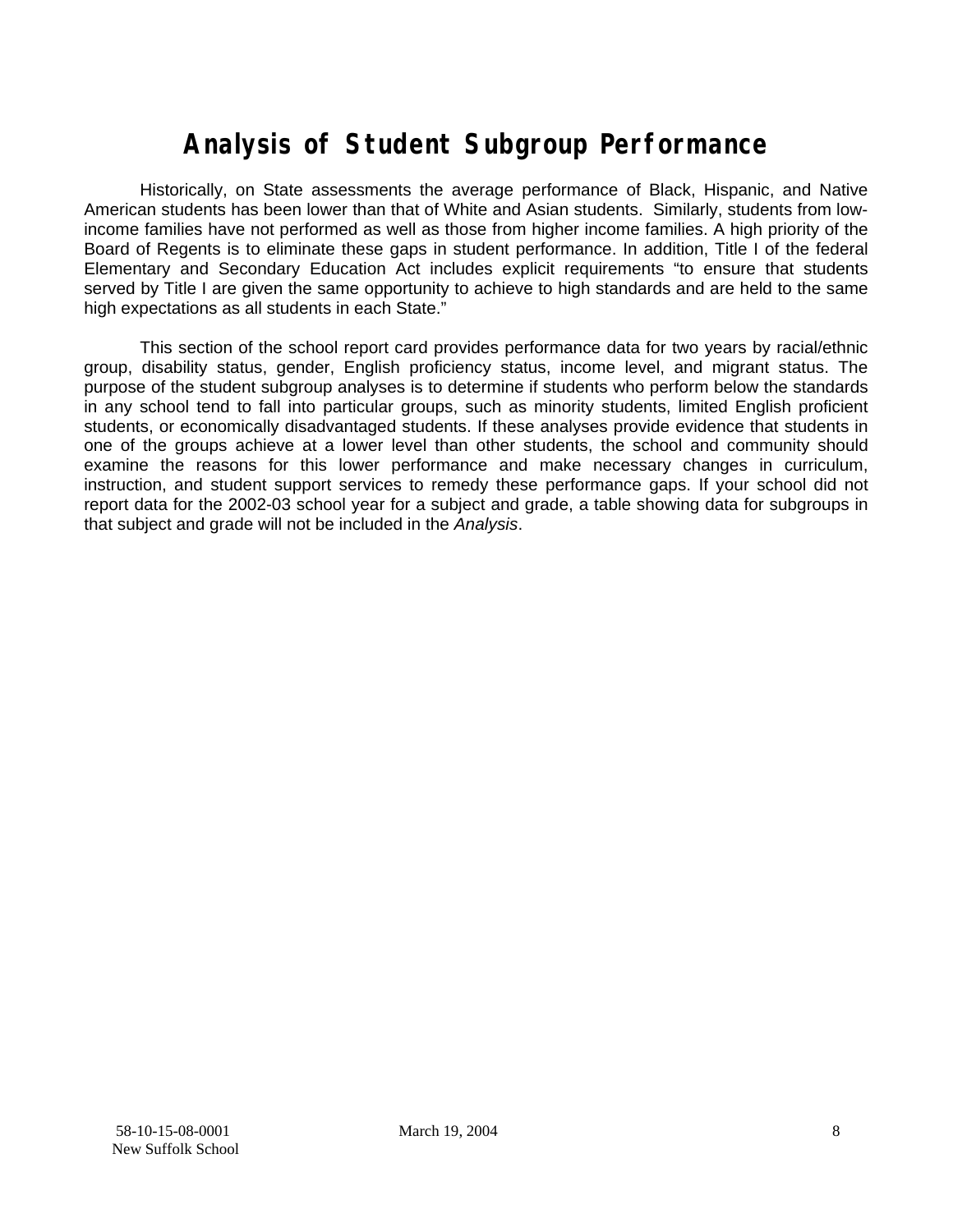### English Language Arts

|                                              | ັ<br>ັ<br>$2001 - 02$                                                              |             |             |               | 2002-03                                                           |             |             |             |
|----------------------------------------------|------------------------------------------------------------------------------------|-------------|-------------|---------------|-------------------------------------------------------------------|-------------|-------------|-------------|
| <b>Student Subgroup</b>                      | <b>Percentages of Tested</b><br><b>Students Scoring at Levels</b><br><b>Tested</b> |             |             | <b>Tested</b> | <b>Percentages of Tested</b><br><b>Students Scoring at Levels</b> |             |             |             |
|                                              |                                                                                    | $2 - 4$     | $3 - 4$     | 4             |                                                                   | $2 - 4$     | $3 - 4$     | 4           |
| <b>Results by Race/Ethnicity</b>             |                                                                                    |             |             |               |                                                                   |             |             |             |
| American Indian/Alaskan Native               | $\mathbf{0}$                                                                       | 0%          | 0%          | 0%            | $\mathbf 0$                                                       | 0%          | 0%          | 0%          |
| <b>Black</b>                                 | 0                                                                                  | 0%          | 0%          | 0%            | 0                                                                 | 0%          | 0%          | 0%          |
| Hispanic                                     | $\Omega$                                                                           | 0%          | 0%          | 0%            | $\mathbf 0$                                                       | 0%          | 0%          | 0%          |
| Asian or Pacific Islander                    | $\mathbf{0}$                                                                       | 0%          | 0%          | 0%            | $\mathbf 0$                                                       | 0%          | 0%          | $0\%$       |
| White                                        | $\overline{2}$                                                                     | s           | s           | s             | $\mathbf{1}$                                                      | s           | s           | s           |
| Total                                        | $\overline{2}$                                                                     | s           | $\mathbf s$ | s             | $\mathbf{1}$                                                      | s           | $\mathbf s$ | s           |
| Small Group Totals (s)                       | $\overline{2}$                                                                     | $\mathbf s$ | s           | s             | $\mathbf{1}$                                                      | s           | $\mathbf s$ | $\mathbf s$ |
| <b>Results by Disability Status</b>          |                                                                                    |             |             |               |                                                                   |             |             |             |
| General-education students                   | $\overline{2}$                                                                     | s           | $\mathbf s$ | s             | 1                                                                 | s           | s           | ${\tt s}$   |
| Students with disabilities                   | 0                                                                                  | s           | $\mathbf s$ | s             | 0                                                                 | s           | s           | $\mathbf s$ |
| Total                                        | $\overline{2}$                                                                     | s           | s           | s             | 1                                                                 | s           | s           | s           |
| <b>Results by Gender</b>                     |                                                                                    |             |             |               |                                                                   |             |             |             |
| Female                                       | $\Omega$                                                                           | s           | s           | s             | $\mathbf 0$                                                       | s           | s           | s           |
| Male                                         | $\overline{2}$                                                                     | s           | s           | s             | 1                                                                 | s           | s           | ${\tt s}$   |
| Total                                        | $\overline{2}$                                                                     | s           | s           | s             | $\mathbf{1}$                                                      | $\mathbf s$ | s           | $\mathbf s$ |
| <b>Results by English Proficiency Status</b> |                                                                                    |             |             |               |                                                                   |             |             |             |
| English proficient                           | $\overline{2}$                                                                     | $\mathbf s$ | s           | s             | $\mathbf{1}$                                                      | s           | s           | s           |
| Limited English proficient                   | 0                                                                                  | s           | s           | s             | 0                                                                 | $\mathbf s$ | $\mathbf s$ | $\mathbf s$ |
| Total                                        | $\overline{2}$                                                                     | s           | s           | s             | $\mathbf{1}$                                                      | s           | s           | s           |
| <b>Results by Income Level</b>               |                                                                                    |             |             |               |                                                                   |             |             |             |
| Economically disadvantaged                   | 0                                                                                  | s           | $\mathbf s$ | s             | 0                                                                 | s           | s           | ${\tt s}$   |
| Not disadvantaged                            | $\overline{2}$                                                                     | s           | s           | s             | $\mathbf{1}$                                                      | s           | s           | s           |
| Total                                        | $\overline{2}$                                                                     | s           | s           | s             | $\mathbf{1}$                                                      | s           | s           | s           |
| <b>Results by Migrant Status</b>             |                                                                                    |             |             |               |                                                                   |             |             |             |
| Migrant family                               | 0                                                                                  | s           | s           | s             | 0                                                                 | s           | s           | s           |
| Not migrant family                           | $\overline{2}$                                                                     | s           | s           | s             | $\mathbf{1}$                                                      | s           | s           | s           |
| Total                                        | $\overline{2}$                                                                     | s           | s           | s             | $\mathbf{1}$                                                      | s           | $\mathbf s$ | s           |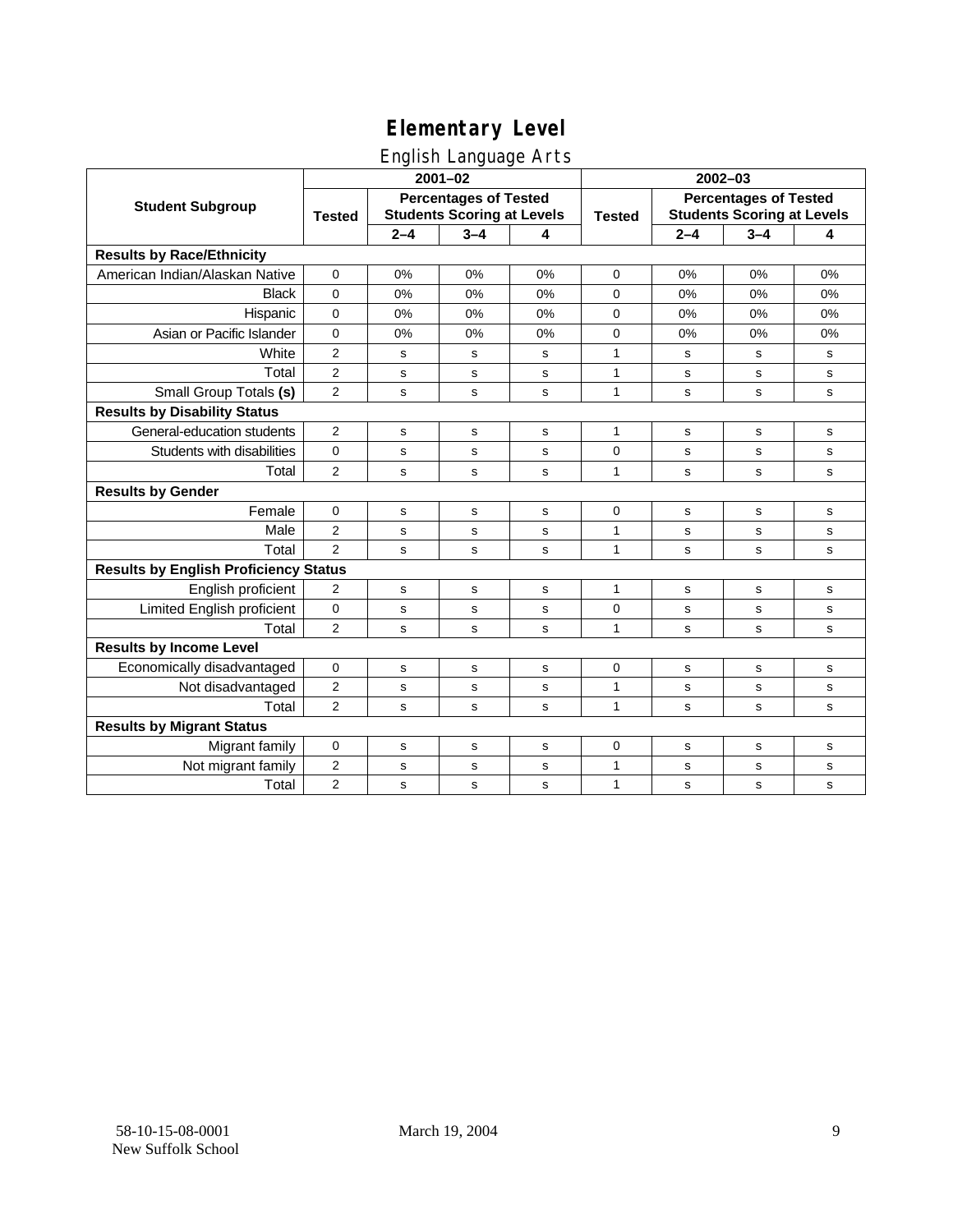### Mathematics

|                                              | $2001 - 02$                                                                        |         |             |               | $2002 - 03$                                                       |             |             |             |
|----------------------------------------------|------------------------------------------------------------------------------------|---------|-------------|---------------|-------------------------------------------------------------------|-------------|-------------|-------------|
| <b>Student Subgroup</b>                      | <b>Percentages of Tested</b><br><b>Students Scoring at Levels</b><br><b>Tested</b> |         |             | <b>Tested</b> | <b>Percentages of Tested</b><br><b>Students Scoring at Levels</b> |             |             |             |
|                                              |                                                                                    | $2 - 4$ | $3 - 4$     | 4             |                                                                   | $2 - 4$     | $3 - 4$     | 4           |
| <b>Results by Race/Ethnicity</b>             |                                                                                    |         |             |               |                                                                   |             |             |             |
| American Indian/Alaskan Native               | $\mathbf 0$                                                                        | 0%      | 0%          | 0%            | $\Omega$                                                          | 0%          | 0%          | 0%          |
| <b>Black</b>                                 | $\Omega$                                                                           | 0%      | 0%          | 0%            | $\Omega$                                                          | 0%          | 0%          | 0%          |
| Hispanic                                     | $\Omega$                                                                           | 0%      | 0%          | 0%            | $\Omega$                                                          | 0%          | 0%          | 0%          |
| Asian or Pacific Islander                    | $\Omega$                                                                           | 0%      | 0%          | 0%            | $\Omega$                                                          | 0%          | 0%          | 0%          |
| White                                        | $\overline{2}$                                                                     | s       | s           | s             | $\mathbf{1}$                                                      | s           | s           | s           |
| Total                                        | 2                                                                                  | s       | s           | S             | 1                                                                 | s           | s           | $\mathbf s$ |
| Small Group Totals (s)                       | $\overline{2}$                                                                     | s       | s           | s             | $\mathbf{1}$                                                      | s           | s           | s           |
| <b>Results by Disability Status</b>          |                                                                                    |         |             |               |                                                                   |             |             |             |
| General-education students                   | 2                                                                                  | s       | s           | s             | $\mathbf{1}$                                                      | s           | s           | s           |
| Students with disabilities                   | $\mathbf 0$                                                                        | s       | s           | s             | 0                                                                 | s           | s           | s           |
| Total                                        | $\overline{2}$                                                                     | s       | s           | s             | $\mathbf{1}$                                                      | s           | s           | s           |
| <b>Results by Gender</b>                     |                                                                                    |         |             |               |                                                                   |             |             |             |
| Female                                       | $\Omega$                                                                           | s       | s           | s             | 0                                                                 | s           | s           | s           |
| Male                                         | 2                                                                                  | s       | s           | s             | $\mathbf{1}$                                                      | s           | s           | s           |
| Total                                        | $\overline{2}$                                                                     | s       | s           | s             | $\mathbf{1}$                                                      | $\mathbf s$ | $\mathbf s$ | s           |
| <b>Results by English Proficiency Status</b> |                                                                                    |         |             |               |                                                                   |             |             |             |
| English proficient                           | $\overline{2}$                                                                     | s       | $\mathbf s$ | s             | $\mathbf{1}$                                                      | $\mathbf s$ | $\mathbf s$ | $\mathbf s$ |
| Limited English proficient                   | $\mathbf 0$                                                                        | s       | s           | S             | 0                                                                 | s           | s           | s           |
| Total                                        | $\overline{2}$                                                                     | s       | s           | s             | $\mathbf{1}$                                                      | s           | s           | s           |
| <b>Results by Income Level</b>               |                                                                                    |         |             |               |                                                                   |             |             |             |
| Economically disadvantaged                   | $\mathbf 0$                                                                        | s       | s           | s             | 0                                                                 | s           | s           | s           |
| Not disadvantaged                            | 2                                                                                  | s       | $\mathbf s$ | s             | $\mathbf{1}$                                                      | s           | s           | s           |
| Total                                        | $\overline{2}$                                                                     | s       | s           | s             | $\mathbf{1}$                                                      | s           | s           | s           |
| <b>Results by Migrant Status</b>             |                                                                                    |         |             |               |                                                                   |             |             |             |
| Migrant family                               | 0                                                                                  | s       | s           | s             | 0                                                                 | s           | s           | s           |
| Not migrant family                           | 2                                                                                  | s       | s           | S             | $\mathbf{1}$                                                      | s           | s           | s           |
| Total                                        | $\overline{2}$                                                                     | s       | s           | s             | $\mathbf{1}$                                                      | s           | s           | s           |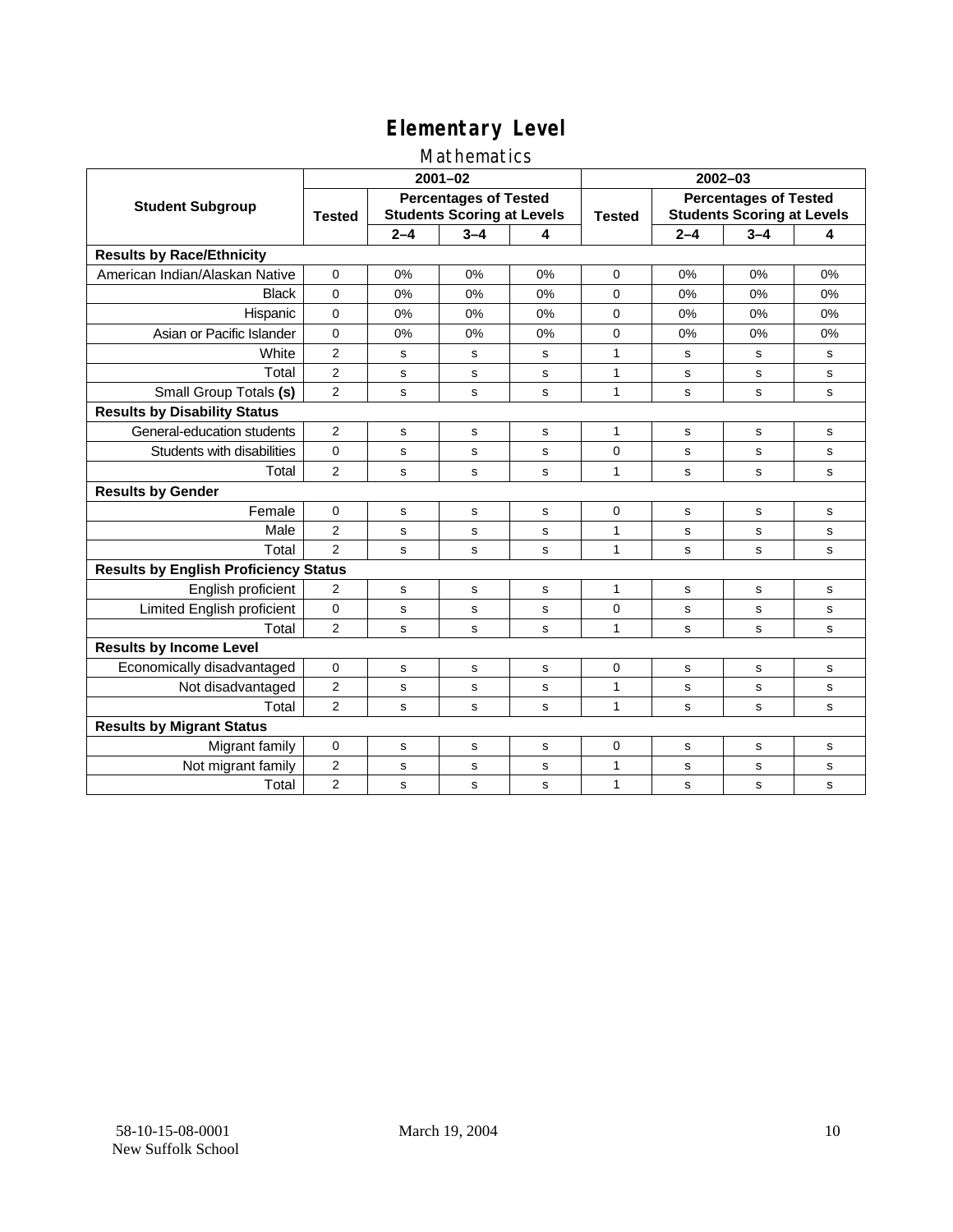### Science Multiple-Choice

|                                              | $2001 - 02$    |                                                                                              | 2002-03       |                                                                                              |  |
|----------------------------------------------|----------------|----------------------------------------------------------------------------------------------|---------------|----------------------------------------------------------------------------------------------|--|
| <b>Student Subgroup</b>                      | <b>Tested</b>  | <b>Percentages of</b><br><b>Tested</b><br><b>Students</b><br><b>Scoring above</b><br>the SDL | <b>Tested</b> | <b>Percentages of</b><br><b>Tested</b><br><b>Students</b><br><b>Scoring above</b><br>the SDL |  |
| <b>Results by Race/Ethnicity</b>             |                |                                                                                              |               |                                                                                              |  |
| American Indian/Alaskan Native               | 0              | 0%                                                                                           | 0             | 0%                                                                                           |  |
| <b>Black</b>                                 | $\mathbf 0$    | 0%                                                                                           | 0             | 0%                                                                                           |  |
| Hispanic                                     | 0              | 0%                                                                                           | $\mathbf 0$   | 0%                                                                                           |  |
| Asian or Pacific Islander                    | $\mathbf 0$    | 0%                                                                                           | 0             | 0%                                                                                           |  |
| White                                        | $\overline{2}$ | s                                                                                            | $\mathbf{1}$  | s                                                                                            |  |
| Total                                        | $\overline{2}$ | s                                                                                            | $\mathbf{1}$  | s                                                                                            |  |
| Small Group Totals (s)                       | $\overline{2}$ | s                                                                                            | $\mathbf{1}$  | s                                                                                            |  |
| <b>Results by Disability Status</b>          |                |                                                                                              |               |                                                                                              |  |
| General-education students                   | $\overline{2}$ | s                                                                                            | $\mathbf{1}$  | s                                                                                            |  |
| Students with disabilities                   | 0              | s                                                                                            | 0             | s                                                                                            |  |
| Total                                        | $\overline{2}$ | s                                                                                            | 1             | s                                                                                            |  |
| <b>Results by Gender</b>                     |                |                                                                                              |               |                                                                                              |  |
| Female                                       | 0              | s                                                                                            | 0             | $\mathbf s$                                                                                  |  |
| Male                                         | $\overline{2}$ | s                                                                                            | 1             | s                                                                                            |  |
| Total                                        | $\overline{2}$ | s                                                                                            | $\mathbf{1}$  | s                                                                                            |  |
| <b>Results by English Proficiency Status</b> |                |                                                                                              |               |                                                                                              |  |
| English proficient                           | $\overline{2}$ | s                                                                                            | $\mathbf{1}$  | s                                                                                            |  |
| Limited English proficient                   | $\Omega$       | s                                                                                            | $\mathbf 0$   | s                                                                                            |  |
| Total                                        | $\overline{2}$ | s                                                                                            | $\mathbf{1}$  | s                                                                                            |  |
| <b>Results by Income Level</b>               |                |                                                                                              |               |                                                                                              |  |
| Economically disadvantaged                   | 0              | s                                                                                            | 0             | s                                                                                            |  |
| Not disadvantaged                            | $\overline{2}$ | s                                                                                            | 1             | s                                                                                            |  |
| Total                                        | $\overline{2}$ | s                                                                                            | $\mathbf{1}$  | s                                                                                            |  |
| <b>Results by Migrant Status</b>             |                |                                                                                              |               |                                                                                              |  |
| Migrant family                               | 0              | s                                                                                            | 0             | $\mathbf s$                                                                                  |  |
| Not migrant family                           | 2              | s                                                                                            | $\mathbf{1}$  | s                                                                                            |  |
| Total                                        | $\overline{2}$ | s                                                                                            | $\mathbf{1}$  | s                                                                                            |  |